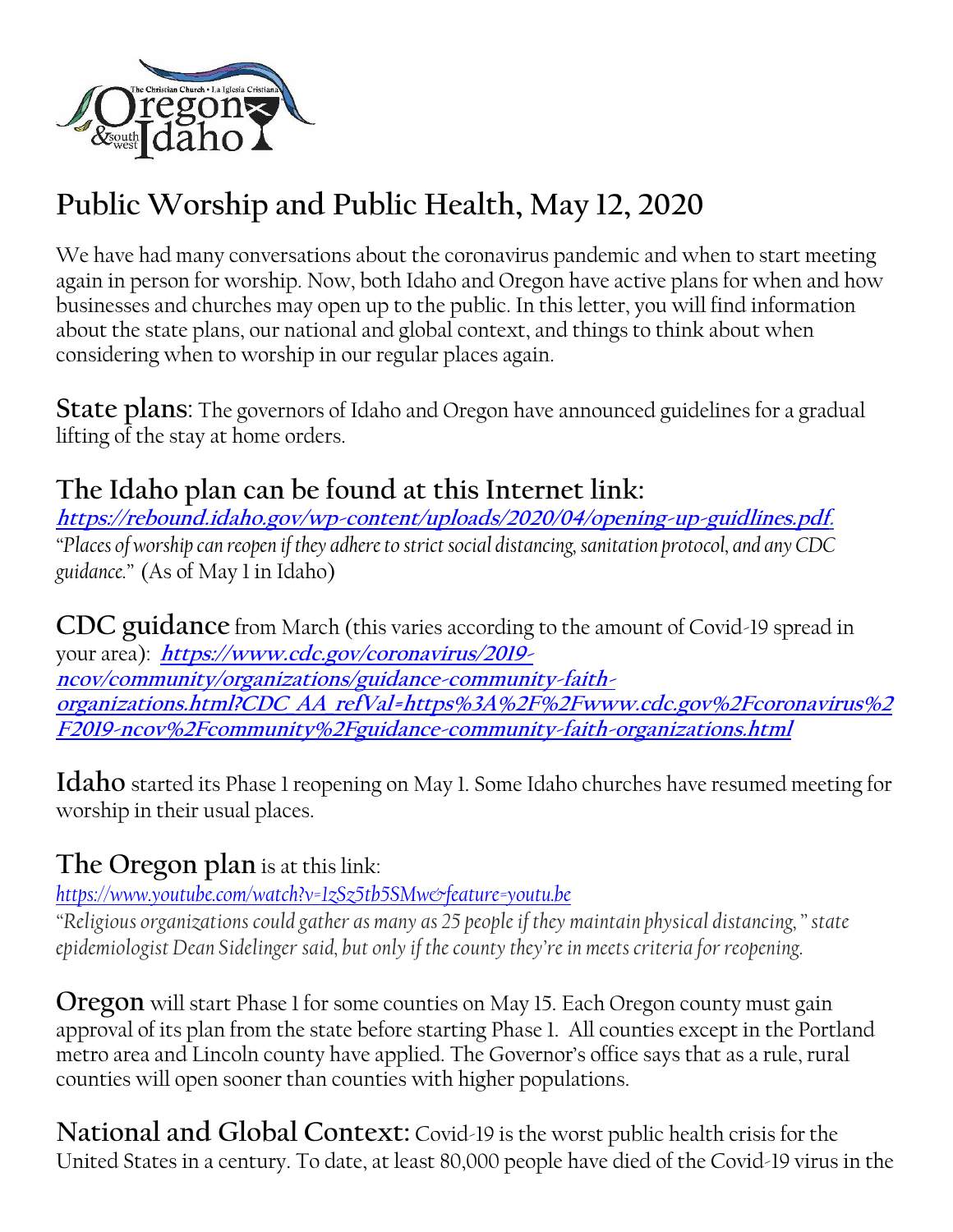U.S. this spring. The US has about one quarter of all the known cases in the world, though this depends upon how many tests are done.

The US has no comprehensive response to the pandemic, so standards vary by state and often within states. There is not yet a vaccine, while adequate supplies, testing and contact tracing have been very spotty. So far, social distancing has been the most effective way to prevent community spread.

Public health experts generally agree that many states are not ready to reopen, based upon goals for decreasing numbers of new cases, hospitalizations and deaths. About one third of all US Covid-19 deaths have been in nursing homes. A disproportionate number of US deaths have been among persons of color. With different areas affected at different rates of transmission, the sense of urgency varies. Unlike with 9/11, the social divisions in the US have surfaced very clearly.

#### **More Resources**

- This link gives **information** by county in the US: *[https://coronavirus.jhu.edu/us](about:blank)***[map](about:blank)**. You can enter your state and county to find the number of cases and deaths. A few counties in our region have zero or very few deaths, but few have been totally spared.
- Another link for information by **entering your zip code: https://www.cnn.com/resources/coronavirus-information**
- This link shows the currents statistics for **confirmed cases and deaths in each state. [https://www.cnn.com/interactive/2020/health/coronavirus-us-maps-and-cases/](about:blank)**
- You can scroll down and enter your state to look at **your state's "curve."** *[https://time.com/5814139/coronavirus-state-data-tracker/](about:blank)*

## **Global Context**

Compared to other countries with major outbreaks, the US curve is not coming down as much: **[https://time.com/5809038/coronavirus-flatten-curve/](about:blank)** The United States has one million more confirmed cases of coronavirus than any other nation.

See here for Disciples ministry with partners around the world: **[https://www.globalministries.org/covid\\_19\\_area\\_exec\\_report](about:blank)**